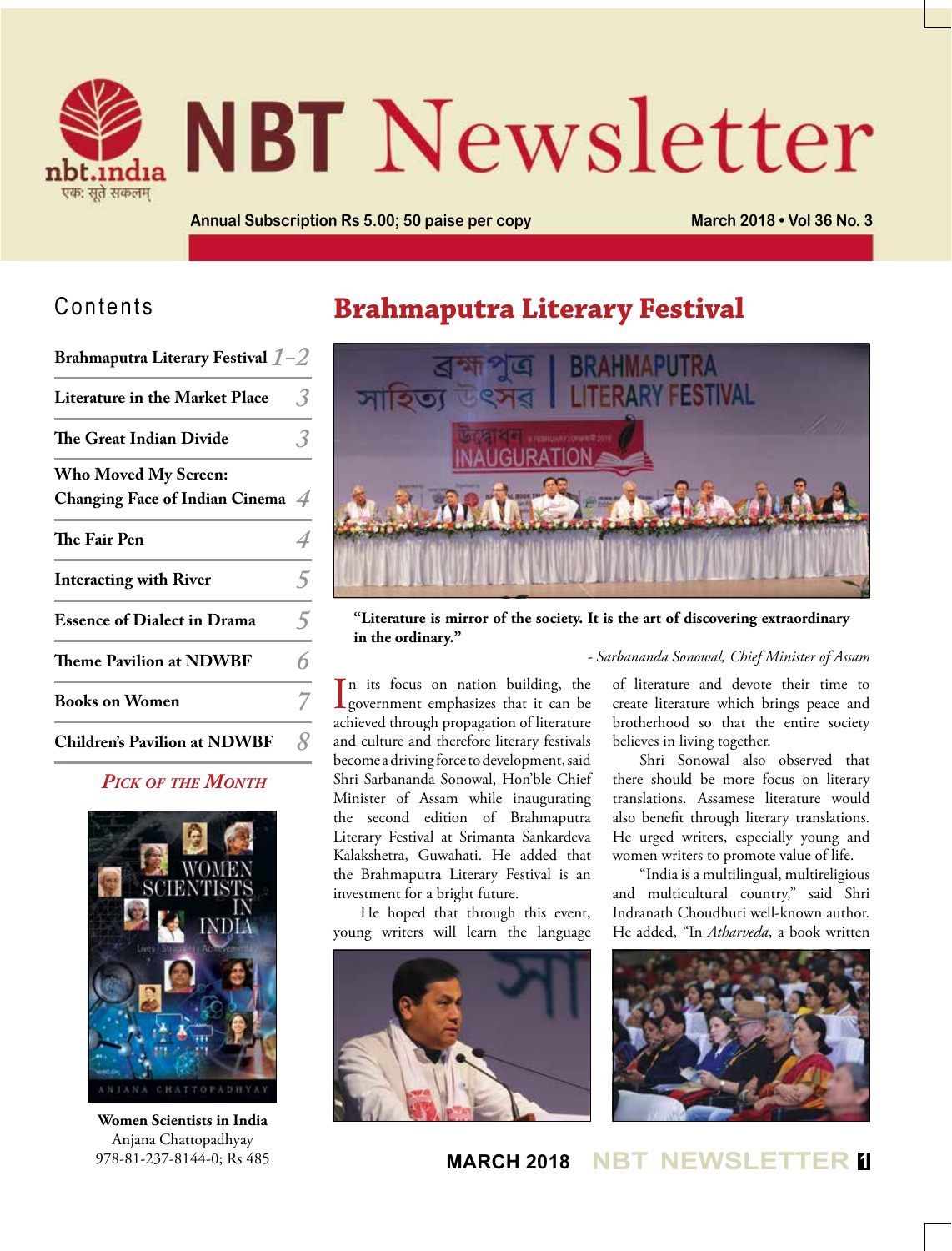

4000 years ago, there is Bhumi Sukta, which describes India as a country where people speaking different languages and following different religions live together." He further said that the idea of India demonstrates unity through acknowledgement of differences.

Describing Assam and its literature as heterogeneous, Prof. Indranath Choudhari said, "The singular truth about India is that it is plural. Assam is the true replica of Indian pluralism." "One of the greatest Asamiya poets, Sankardeva was the first person to create the cultural space of a total India," he added.

"BLF is a confluence of writers. In India where there is confluence of rivers and writers, India finds sacredness. BLF wants to create space where writers have come to know each other and realize unity in our composite culture. This festival opens up possibility to understand each other, move together and know each other's mind," said Prof. Choudhari.

While being honoured to be at Brahmaputra Literary Festival, David Collin, noted French author, said "It is literary festivals that offer a forum to speak together. Talking about the importance of translation, he said that translations help in creating link between different societies and it is necessary that literature in different languages are understood by each other.

Speaking on the occasion, Shri Baldeo Bhai Sharma, Chairman, NBT said that the government works for the people and by organising such events, it helps in expansion of literature.

Talking about the Indian wisdom in ancient Indian scriptures, Shri Baldeo Bhai said that *Rigveda* which is recognized as the first written work by UNESCO talks about sense of humanity as a whole and without literature this sense of humanity cannot be understood. He added that NBT is working towards the promotion of book reading culture by organizing various activities.

Shri Naba Kumar Doley, Minister of State for Cultural Affairs; Shri Hrishikesh



Goswami, Media Advisor to the Hon'ble Chief Minister; Shri Santanu Bharali, Legal Advisor to the Hon'ble Chief Minister; Shri Vinod Kumar Pipersenia, Chief Secretary, Government of Assam; Shri V B Pyarelal, Additional Chief Secretary, Government of Assam; and Shri Ajay Tewari, Principal Secretary, Government of Assam were also present on the occasion.

Earlier, in her welcome address, Dr Rita Chowdhury, Director, NBT said that it was a long felt need of the people for a literary festival in this part of the country and when the first Brahmaputra Literary Festival was held last year, the wish in a way was fulfilled. The success of the festival had given us a certain courage to organize this second edition of the Brahmaputra Literary Festival.

Thanking all those involved in the organization of Brahmaputra Literary Festival for their help and cooperation, Shri Pramod Kalita, Secretary, Publication Board, Assam said may the Brahmaputra Literary Festival add new dimension to the world of literature.

The inauguration of the Festival began with an invocation to goddess of learning, Saraswati rendered by Tribeni Buzarbaruah.



**<sup>2</sup> NBT NEWSLETTER MARCH 2018**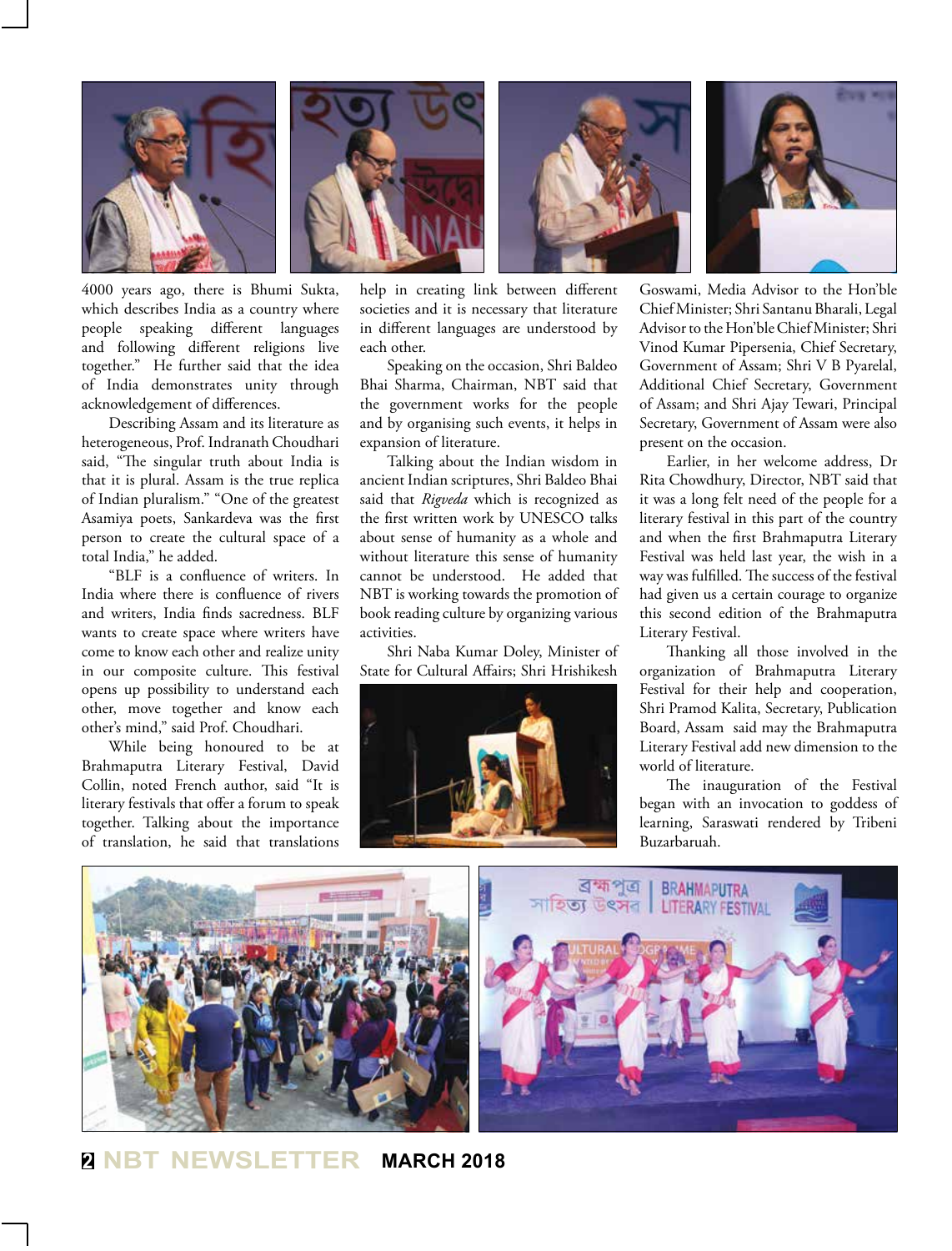## **Literature in the Market Place**

Chaired by Mamang Dai, a<br>
Session on 'Literature in the Market Place: Litfests and Book Fairs' at the BLF questioned the relationship between literature and money.

Anant Vijay, one of the panelists, expressed the concern that literary festivals have the tendency to be tarnished by commercial activities such as selling of ornaments, accessories, etc. alongside books, thereby

shifting the focus away from literary matters. This, he explained, was a serious issue since without government funding literary festivals cannot sustain themselves without such financial options.

Bee Rowlatt offered a slightly different take on the matter by saying that literature and money have a symbiotic relationship. She remarked how even Shakespeare had a patron but also expressed concern that the



income of writers has declined in the last ten years.

The underlying theme of the discussion that followed was the purpose of literary festivals. All panelists agreed that their main aim was to promote the exchange of ideas.

Delfim Correira Da Silva articulated how as a teacher his primary objective regarding literature was that it should have an educational purpose. He praised

literary festivals for their ability to bridge the gap between writers and readers. According to him, the purpose of not just literary festivals, but also literature more generally, remains incomplete if readers and writers are not brought into conversation with each other.

Bee Rowlatt agreed with him and expressed further that the visibility that literary festivals

provide writers can be instructive for people who attend them since it gives them the opportunity to meet writers and envision a writing career for themselves.

In her concluding remarks, Mamang Dai brought together the various strands of discussion and observed that literary festivals have the potential to keep literature vibrant and that one should be mindful of one's impact on the impact of such festivals on communities.

## **The Great Indian Divide**

Delhi University professor Kumud Sharma spared no words in criticising the Hindi literature written 'in sympathy' for the Dalits, who were exploited in India for ages, in a discussion on 'Hindi Sahitya Aur Vimarsh: Sandarbh Dalit Chetna.' She pointed out that it is the literature by Dalit writers which reflects the struggle of the 'lower class' people rather than those written about them by 'others'. According to her,

contemporary literature is 'of the readers' and said that the sector is more demanddriven than ever before because 'readers rules the roost.'

Kaushal Pawar, while challenging a view that there has been a trend of projecting the diverse culture of India as 'different', asserted that it's the society that gets reflected in a manner and that the litterateurs need not be blamed for this.

 "The menace of neo-class division, which was not visible earlier in our



school days, has even divided the political class, bureaucracy, let alone litterateurs," said Suresh Rituparna. He warned that "no society can thrive with revenge



feelings." To drive home his point that the class division ends when a society is faced with a threat from someone outside, he pointed out that the Indians who migrated to South Africa for work during pre-Independence period were from various communities including Brahmins, but they had to shed their differences as local Africans, who were scared of losing their jobs, posed a threat to the migrants.

 "The Dalit literature, according to B D Morwal, did not evolve on its own as it is a product of an already matured literature." He, meanwhile, took on a section of Dalit intellectuals for a ban put on the word 'Dalit' in Kerala, saying it was their interest in using the 'shield' of being Dalit in their professional life. In reference to the class divide in epics, Vishesh Gupta, a college principal, mentioned that the class divide was less apparent in *Ramayana* than the latercreated *Mahabharata*.

**MARCH 2018 NBT NEWSLETTER <sup>3</sup>**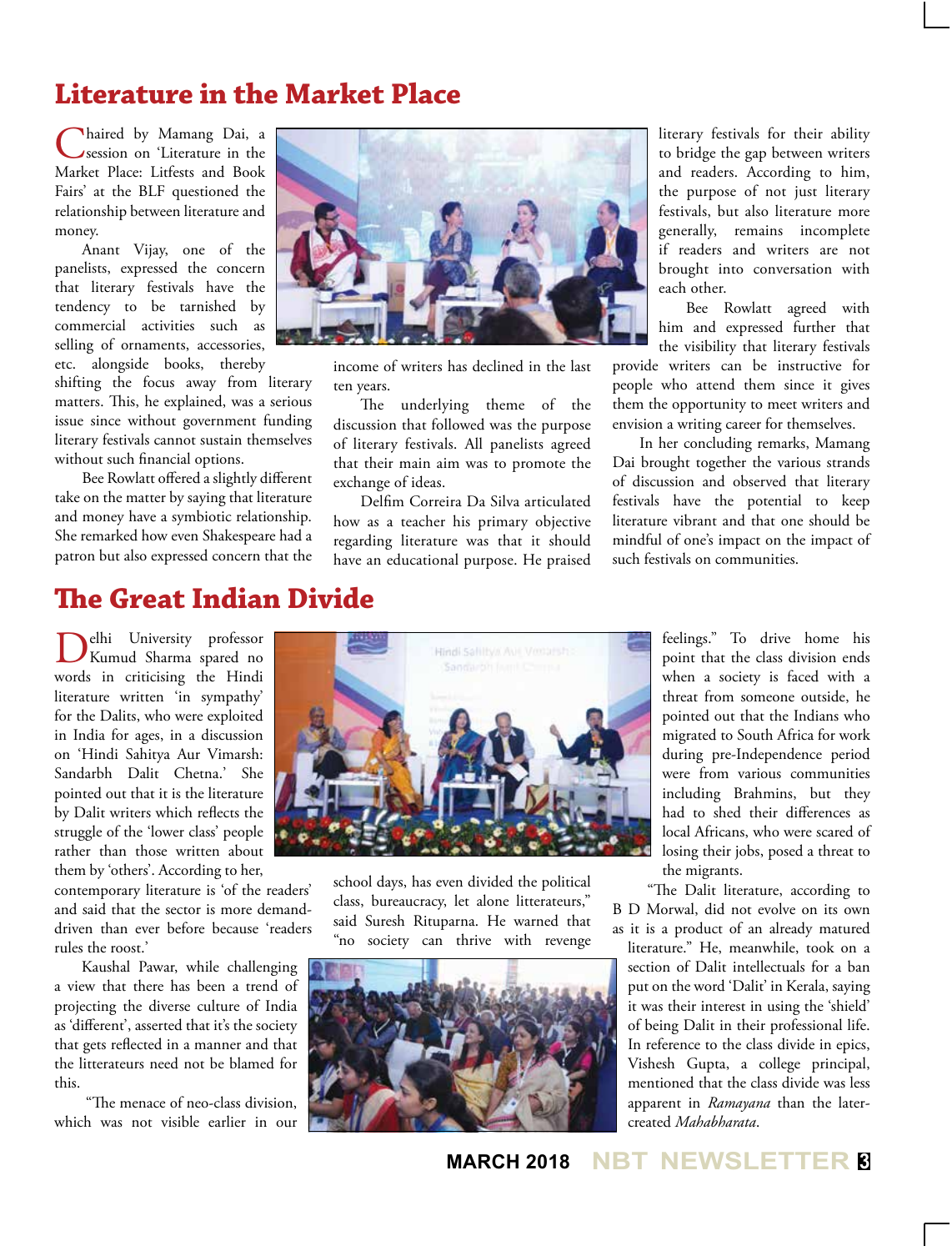## **Who Moved My Screen: Changing Face of Indian Cinema**

The session 'Who Moved My<br>Screen: Changing Face of Indian Cinema' looked at the how the content, style and presentation have changed over the period of time. The speakers on the occasion were Anant Vijay (Chair), Vani Tripathi Tikoo, Oinam Doren, Sanjib Sabhapandit and Yatindra Mishra.

Opening the discussion Anant Vijay said that while cinema which was once prevalent in the Urban centres has

now spread to small cities and towns. For Vani Tripathi Tikoo it is the audience who has changed the screen of Indian cinema. She believes that in the last 10 years the projection of the role of women, who were generally in movies for showcasing beauty and elegance, has changed drastically in a positive manner.

Sanjib Sabhapandit was of the view

## **The Fair Pen**

A poem in Assamese turned out to be<br>
the flashpoint of a discussion on woman writers and their empowerment, sending a message to the rest of the world that how woman rights were secured in the societies of India's North-East. The poem "*Ek asil burha burhi…*" recited by writer-journalist Maini Mahanta, narrates how, after an argument with her husband, an old woman challenges him to do the household chores and went on to do his work in the field, of course only to realise that the "grass is not greener on the other side". Mahanta echoed Rita Chowdhury, eminent Assamese author and Sahitya



that it is not the directors, producers or audiences that has changed the face of Indian cinema but 'Time'. Changing times brings in newer context and relevance for issues. He said that Satyajit Ray's direction may not work now as the issues of making movies through time and era has changed. And issues like Same-sex marriage or Single Parenthood which were not in the objectives of movie makers then have

Akademi winner, who said women writers never had to use male names, as had been the case with some writers in Bangla, Hindi and other Indian languages.

The discussion on 'Aadhunik Sahitya Stree Vimarsh : Aouchitya Aur Upalabdhi' at Tolstoy Hall traversed across borders, thanks to presence of the likes of Bee Rowlet and Vayu Naidu, throwing light on the emergence of women writers in the West as well. Explaining the change of trend of women writers Delhi University professor Kumud Sharma said it was essentially the male-female relationship that dominated the themes.

more relevance in today's time.

Oinam Doren remarked that earlier producers were reluctant to produce films which they were not confident of making money. But with the promotion of independent filmmakers and evolution of technology and also the growth of different platforms for showcasing of the movies there is a change in the movie business. Independent film makers has the benefit of making

and promoting films that they want to showcase.

Yatindra Mishra observed that with the changing scenario and taste of audiences certain changes are to be seen in the genres of film makers and composers. He also added that not only mainstream cinema but parallel cinema too made its presence felt among the audiences.



Vayu Naidu, based in London, brought in suffragette movement in the UK to drive home the point that how recent is the concept of women empowerment in the West. Young writer Bee Rowlatt lamented the lack of a memorial for the 18th century women rights philosopher and activist Mary Wollstonecraft.

#### **Young Voice**

The young Hindi poet Taro Sindik from Arunachal Pradesh was a pleasant surprise for Hindi scholars of mainland India during a discussion 'Yuva Rachanatamkta ki Dishayein.' Young writers of different languages introduced their work to the audience and expressed their opinion on the trend of writing in their respective areas. The speakers on the occasion were Kaushal Panwar, Monalisha Saikia, Anu Singh Choudhury, Ratneshwar Singh and Jayashree Kambara.

## **<sup>4</sup> NBT NEWSLETTER MARCH 2018**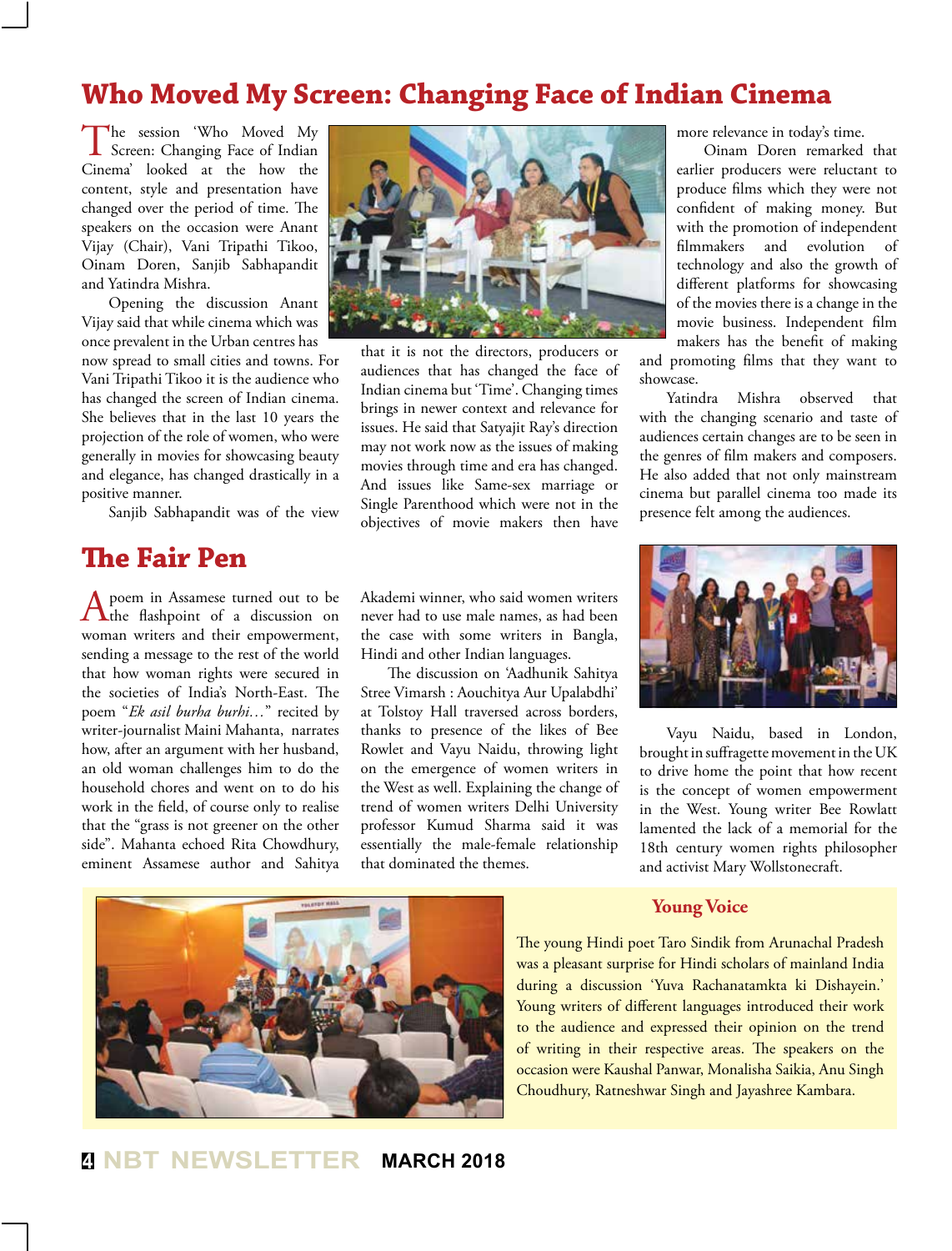## **Interacting with River**

**CO** River has a very good quality.<br>Every drop of the river is a new Every drop of the river is a new drop. Every drop gives you a new momentum and dynamism in your life," said Kula Saikia in a lively conversation held at Litmart. During the session, Kula Saikia, well-known Asamiya author, discussed about his collection of short stories *If a River and Other Stories* translated from Asamiya.

As river finds important place in his fiction, Saikia said, "If you are sad, you can talk to river. The river

will carry it, will take it from you and will not give it back to you." He added that river is flowing while ocean or sea keeps on hammering the banks but cannot flow. He remarked, "Do not talk to ocean, at the

## **Essence of Dialect in Drama**

A scholar at Benaras Hindu<br>
University and renowned classical music performer, Malini Awasthi, not only enthralled the gathering with her passionate rendering, but also enlightened them with her deep understanding of the music during the session 'Rangamanch Aur Bharatiya Sangeet.'

"Dialects are the genuine source of *sangeet* (music)," Awasthi said while explaining how rich the Indian classical music has been for ages. While performing a folk masterpiece "*chero na mujhe…*" she

underlined the fact as to how perfectly it was tuned to convey the exact message of the lyrics. Referring to the male actors who perform female roles in earlier *nataks*



time of tide, it will give it back to you."

When asked about memories as one of the significant part of his stories, Saikia remarked, "Of the three tenses, what is important is past." According to him, past

is what actually happened, present becomes the past and about future you cannot say anything.

Talking about his views on the language, he said that, "Word itself is so beautiful, every word takes you to your past. Every word has a different meaning for different people." Why his stories start abruptly and end abruptly, Saikia observed that our thought process is full of ripples, while pondering over an event or a thing, many thoughts come up simultaneously. Therefore, his stories

give a space to readers to give an end to the story the way they like. Through imagination, he alienates the characters of his stories from the world they live in, he added.



(dramas), she said, "The message has always been important, not the character." She pointed out how one tribal artiste plays an instrument, sings the song and also dances at the same time!

The importance of *rasa* (humour) in *rangamanch* (stage drama) was also visible in

the land of Kamrupa (present Assam), said Karuna Deka while referring to the ancient Kamrupiya Dhuliya Bhaona which has been popular for centuries even before the era of great Vaisnavite saint Srimanta Sankardeva.

Referring to the origin of presentday drama Partap Sehgal said Parsi *sangeet* has greatly influenced the Hindi *rangamanch,* which initially did not resist it, but ultimately was enriched by the Parsi culture. "What we see even in Hindi films are influenced by Parsi elements," he mentioned.

In his submission, Vinay Upadhyaya said *sangeet* has always emerged from the different cultures carrying essence of the latter in various forms.



#### **Young Writers Meet Publishers**

For around 45 young regional writers hailing from different parts of North-east, the BLF 2018 brought a ray of hope in getting their works published, a tough task otherwise. Over a dozen publishers assembled at Litmart gave a few tips to the aspiring writers as to how to present a manuscript to the publisher. Quite a few publishers showed interest in putting into print some of the scripts that came up for discussion.

**MARCH 2018 NBT NEWSLETTER <sup>5</sup>**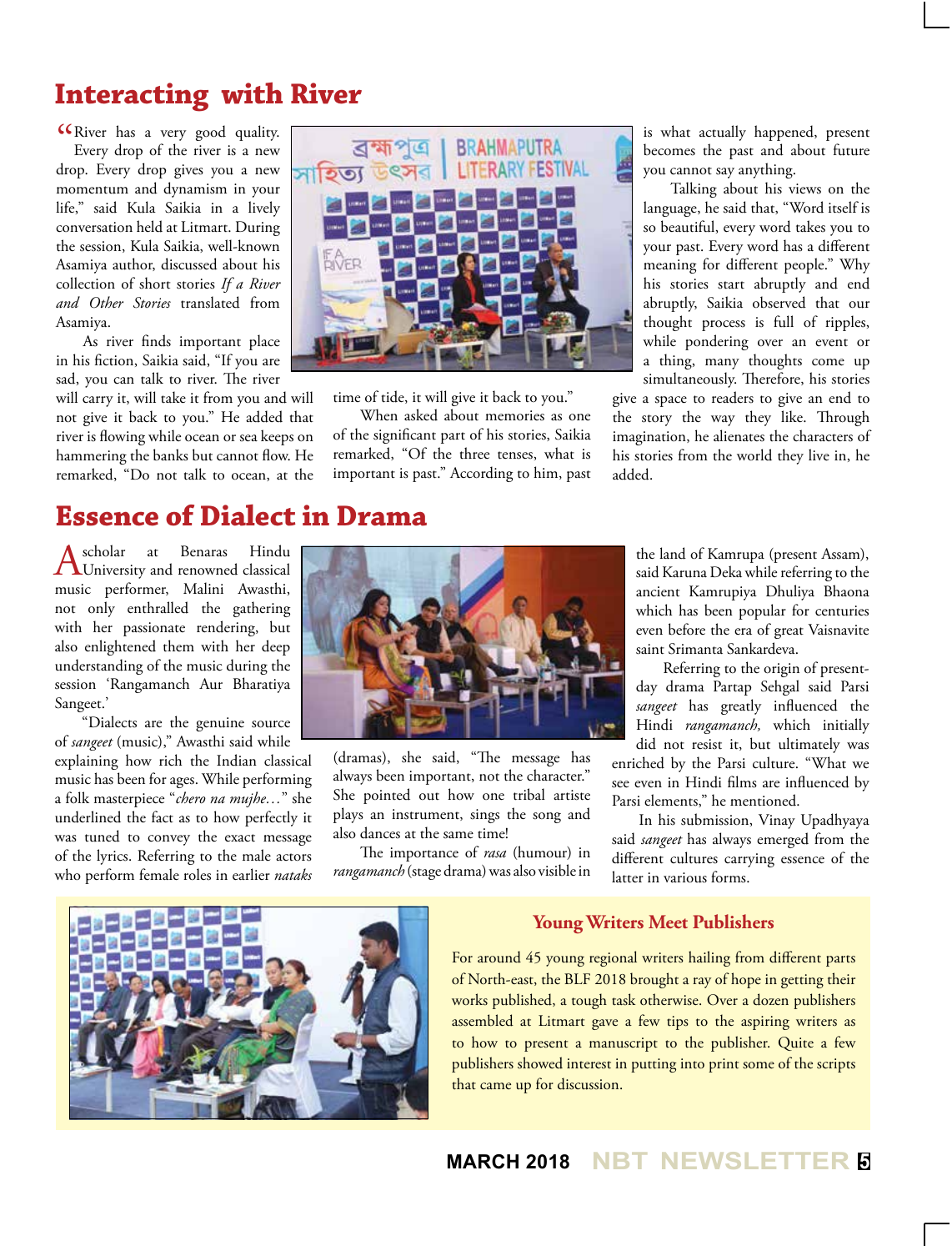# **Theme Pavilion at NDWBF**

CCleaning rivers is not the<br>need, the need of the hour need, the need of the hour is to stop polluting them," said Sant Balwant Singh Sinchewal, the ardent crusader against water pollution whose innovative model of a clean village became a cynosure of all eyes from India and abroad. Echoing his sentiment, Dr Inderjit Kaur of Pingalwada Charitable Trust known for its zero budget organic farming said, "To pollute water is indeed a sin".

They were at the Theme Pavilion engaged in a lively interaction with Jashwant Singh. 'Environment and Climate Change' was the Theme of the 2018 edition of the New Delhi World Book Fair.

Moderated by Pankaj Chaturvedi, the programme was organised by NBT in association with Punjabi Academy, Delhi. Earlier in his welcome address, NBT Chairman Shri Baldeo Bhai Sharma said that in today's world people tend to rely so heavily on mechanical appliances



that most of the times they fail to identify themselves and in such trying times words of wisdom from good souls like Sant Sinchewal and Dr Kaur help people unburden themselves.

The interaction showed how one can transform history and to an extent the geography of an area facing an imminent environmental disaster and that too without any governmental help. Sant Sinchewal was known for his work in reclaiming the purity of a 160 kilometer

stretch of a river in Hoshiarpur district which had turned into a gutter.

Recalling his mentor Sant Puran Sing's advice, Dr Kaur said for social work one need not expect help from political leaders and the affluent classes, rather such works should be carried out with the moral and material help from common people only.

Sant Sinchewal explained in detail how disposal of household

waste water through inexpensive means and use of treated waste waters in farms can actually help overcome the problem of clean drinking water on one hand and save our precious water bodies from pollution on the other. The household wastes can also be a veritable source of organic manure, he added. In a positive note, he concluded that the road ahead may be difficult, but days are not far when our rivers, our airs and our mother earth will get back their pristine purity.



## **<sup>6</sup> NBT NEWSLETTER MARCH 2018**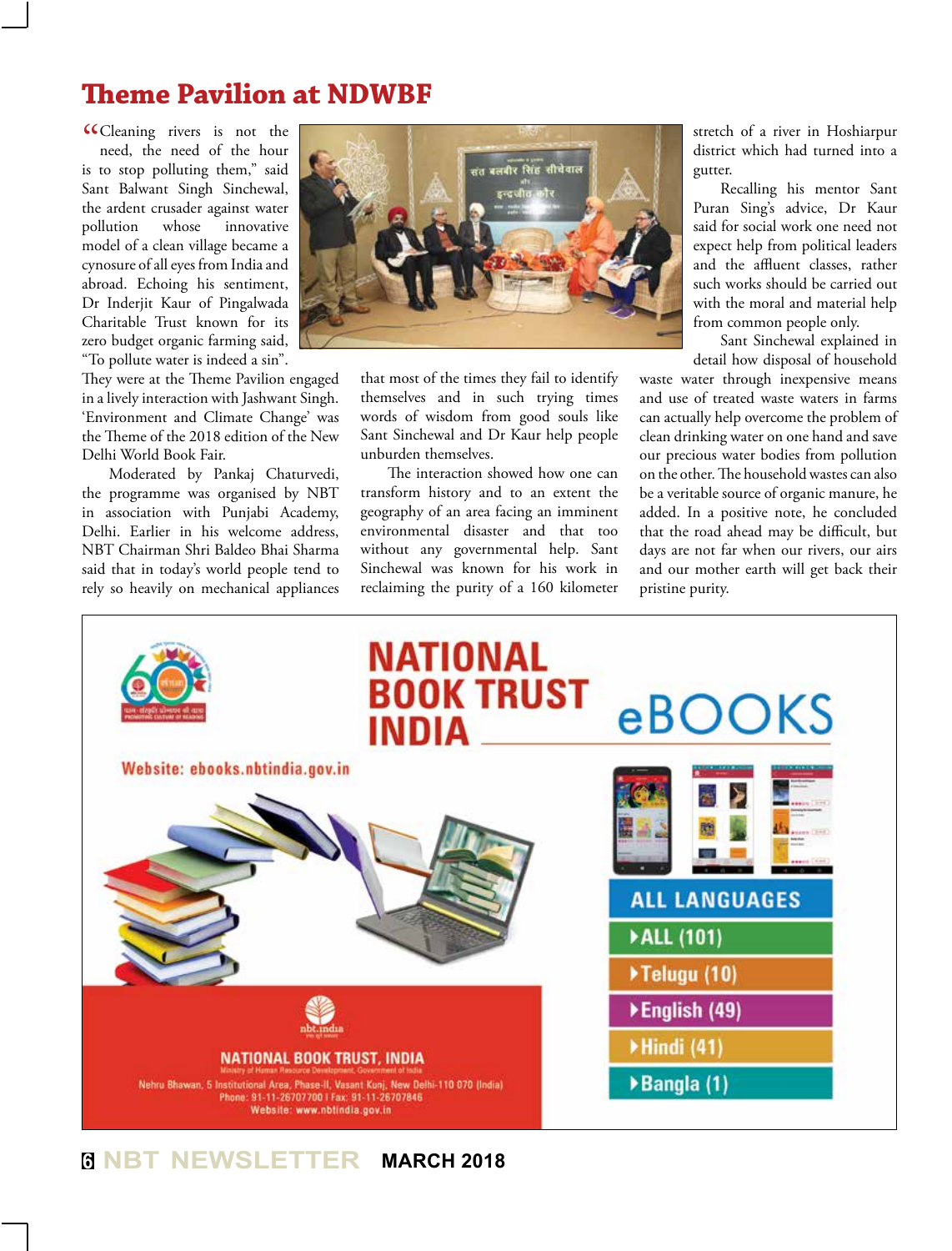# **Books on Women**

International Women's Day is celebrated on the 8th of March every year. It is a major day of global celebration of respect, appreciation and love towards women to a celebration for women's economic, political and social achievements. Listed below are a few titles published by the Trust on women and on issues related to women.

#### **Women in Indian Society**

Neera Desai & Usha Thakkar

Confined to women and women related issues, the book makes a concerted effort to present the status of Indian women against the ever-changing social, economic, political and academic



backgrounds.

ISBN 978-81-237-3677-8; Rs 80

#### **Women Farmers of India**

Maithreyi Krishnaraj & Aruna Kanchi

The book is a significant study that brings to light the ever increasing role that women are playing in the agricultural and allied sectors in India, while the stake of the men folk has been dwindling day by day. The book is likely



to trigger a debate about 'the invisibility of women farmers' in India and the resultant social, economic, political and cultural complexities—the issues that have largely remained outside the mainstream intellectual discourse.

ISBN 978-81-237-5319-5; Rs 105

#### **Kanaklata Barua**

Shiela Bora

Kanaklata was only seventeen when she fell to the bullets of brutal police firing while trying to hoist the tricolour at the Gohpur Police



Station, a symbol of British power. The book looks at the whole hearted participation of women in the freedom movement. It is also a narrative of the socio-political and cultural history of

Assam and its major role in shaping India's modern history. ISBN 978-81-237-7819-8; Rs 155

**Rameshwari Nehru**

Kamlesh Mohan A versatile personality, an eloquent speaker and a strong believer in Gandhian values,<br>Rameshwari Nehru Rameshwari worked for the social dignity, economic and political rights of



Harijans as well as for women rights. ISBN 978-81-237-6801-X; Rs 95

#### **Rani Chennamma**

Sadashiva Wodeyar Kittur today is a tiny town in Karnataka. It was the capital a small princely state for nearly 164 years. Rani Chennamma was the very first head



of a princely state in India to rise against the mighty British Empire. Her life is an inspiring story which will thrill freedom lovers in any country, at all times. ISBN 978-81-237-2751-8; Rs 210

#### **Rani Rudrama Devi**

Rani Rudrama Devi, a thirteenth century Kakatiya warrior ruler was an able administrator, the boldest of warriors, an indomitable conqueror, an adorable



daughter and a loving mother. Women like Rani Rudrama Devi have shown great strength and conviction in their own selves.

ISBN 978-81-237-7817-1; Rs 145

#### **Sister Nivedita**

Basudha Chakravarty Sister Nivedita's deep concern for a country and its people thousands of miles away from her home places her among those selfless few who can be regarded as citizens of the world. Working tirelessly for the uplift of underpriviledged



Indians, she soon realized that for her fellow-Indians freedom from their varied ills meant freedom from the alien British rule.

#### ISBN 978-81-237-7818-X; Rs 135

#### **Women Pioneers in India 's Renaissance**

Sushila Nayar & Kamla Mankekar (Eds.) Indian renaissance which coincided with the rise and growth of Indian nationalism and its culmination in freedom for the country, is singularly marked by the active



role of a large number of women. Each of these women pioneers discussed in the book have, in their chosen mission, brought to it all the energy, mission and quality of service and sacrifice which lay within her.

ISBN 81-237-3766-1; Rs 250

### **Women Who Dared**

Ritu Menon (Ed.) The present book records the contribution of a few representative women who have engineered the sociocultural landscape of the country over the last fifty years. The



readers will get a glimpse of the nation's own biography as it is reflected in the lives of women through their brief cameo autobiography.

ISBN 978-81-237-3856-7; Rs 185

Alekhya Punjala